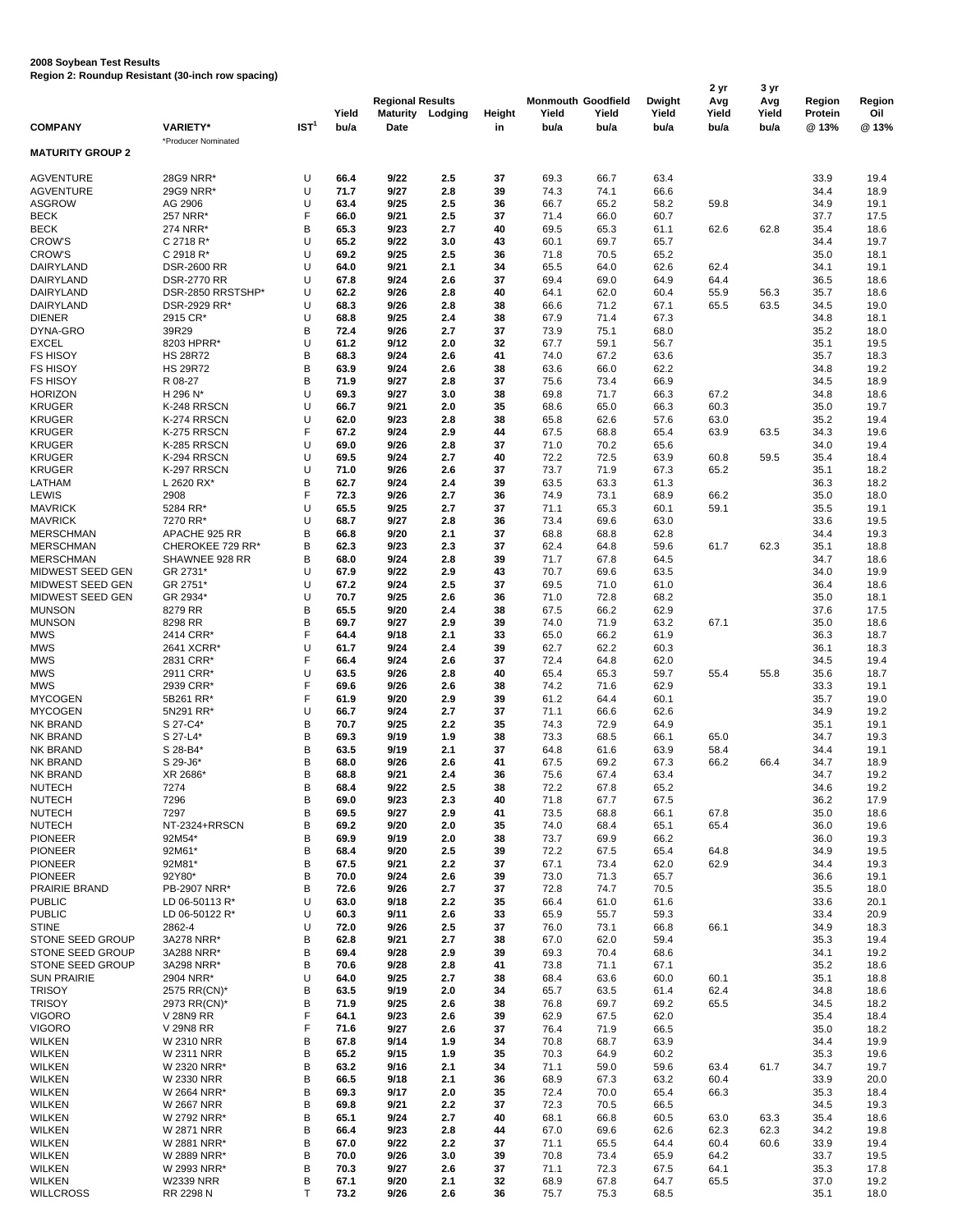## **2008 Soybean Test Results Region 2: Roundup Resistant (30-inch row spacing)**

| <b>COMPANY</b>                       | <b>VARIETY*</b>                                        | IST <sup>1</sup> | Yield<br>bu/a      | <b>Regional Results</b><br><b>Maturity</b><br>Date | Lodging            | Height<br>in | <b>Monmouth Goodfield</b><br>Yield<br>bu/a | Yield<br>bu/a      | Dwight<br>Yield<br>bu/a | 2 yr<br>Avg<br>Yield<br>bu/a | 3 yr<br>Avg<br>Yield<br>bu/a | Region<br>Protein<br>@ 13% | Region<br>Oil<br>@13% |
|--------------------------------------|--------------------------------------------------------|------------------|--------------------|----------------------------------------------------|--------------------|--------------|--------------------------------------------|--------------------|-------------------------|------------------------------|------------------------------|----------------------------|-----------------------|
| <b>WYCKOFF</b><br><b>WYCKOFF</b>     | *Producer Nominated<br><b>W 2872 CRR</b><br>W 2990 CRR | В<br>B           | 71.2<br>70.9       | 9/27<br>9/27                                       | 3.0<br>2.9         | 39<br>40     | 74.9<br>76.1                               | 73.0<br>72.4       | 65.7<br>64.3            |                              |                              | 33.8<br>34.8               | 19.4<br>18.7          |
|                                      | AVERAGE<br>L.S.D. 25% LEVEL<br>COEFF. OF VAR. (%)      |                  | 67.4<br>2.2<br>5.9 | 9/23                                               | 2.5<br>0.2<br>17.6 | 38<br>1<br>6 | 70.0<br>7.1<br>6.2                         | 68.1<br>2.6<br>4.1 | 63.9<br>2.6<br>4.3      | 63.1                         | 61.5                         | 35.0<br>0.32<br>1.7        | 18.9<br>0.17<br>1.7   |
| <b>MATURITY GROUP 3</b>              |                                                        |                  |                    |                                                    |                    |              |                                            |                    |                         |                              |                              |                            |                       |
| <b>AGVENTURE</b>                     | 33G3 NRR*                                              | U                | 66.6               | 9/29                                               | 3.0                | 36           | 68.9                                       | 66.7               | 64.1                    |                              |                              | 35.7                       | 19.0                  |
| <b>AGVENTURE</b><br><b>AGVENTURE</b> | 34G4 NRR*<br>36P1 NRR*                                 | U<br>U           | 66.6<br>62.4       | 10/1<br>10/2                                       | 2.8<br>2.8         | 39<br>40     | 66.0<br>61.6                               | 69.7<br>64.2       | 64.2<br>61.6            |                              |                              | 34.9<br>35.7               | 18.4<br>18.3          |
| <b>ASGROW</b>                        | AG 3101*                                               | U                | 63.4               | 9/26                                               | 2.9                | 40           | 63.4                                       | 65.9               | 60.9                    | 60.1                         | 60.8                         | 37.9                       | 17.2                  |
| <b>ASGROW</b>                        | AG 3203                                                | U                | 67.5               | 9/28                                               | 2.8                | 37           | 70.7                                       | 67.8               | 64.0                    | 64.0                         | 63.0                         | 36.5                       | 18.1                  |
| <b>ASGROW</b>                        | AG 3205*                                               | U                | 64.8               | 9/28                                               | 2.9                | 42           | 67.3                                       | 65.7               | 61.4                    |                              |                              | 37.3                       | 16.7                  |
| <b>ASGROW</b>                        | AG 3402                                                | U                | 68.2               | 9/30                                               | 3.4                | 41           | 71.1                                       | 69.4               | 64.0                    | 67.4                         |                              | 36.3                       | 17.6                  |
| <b>ASGROW</b>                        | AG 3602*                                               | U                | 65.4               | 10/2                                               | 3.3                | 41           | 63.5                                       | 69.4               | 63.4                    | 63.7                         | 63.6                         | 37.0                       | 17.1                  |
| <b>ASGROW</b><br><b>ASGROW</b>       | AG 3603<br>AG 3705                                     | U<br>U           | 67.5<br>69.3       | 10/1<br>10/5                                       | 3.1<br>2.8         | 41<br>40     | 70.4<br>70.9                               | 68.4<br>72.2       | 63.5<br>64.9            |                              |                              | 36.8<br>35.1               | 18.0<br>18.0          |
| <b>ASGROW</b>                        | AG 3803                                                | U                | 71.1               | 10/7                                               | 3.2                | 43           | 74.6                                       | 70.1               | 68.5                    |                              |                              | 35.6                       | 18.2                  |
| <b>BECK</b>                          | <b>307 NRR</b>                                         | F                | 69.1               | 9/27                                               | 3.3                | 39           | 72.5                                       | 68.9               | 65.9                    | 64.4                         |                              | 35.4                       | 18.4                  |
| <b>BECK</b>                          | 321 NRR                                                | F                | 67.3               | 9/27                                               | 3.1                | 36           | 68.2                                       | 68.3               | 65.5                    | 65.5                         | 65.7                         | 35.7                       | 19.0                  |
| <b>BECK</b>                          | 342 NRR                                                | F                | 69.0               | 10/1                                               | 2.8                | 40           | 68.9                                       | 71.5               | 66.5                    | 65.4                         | 64.6                         | 35.1                       | 18.2                  |
| <b>BECK</b>                          | <b>377 NRR</b>                                         | B                | 63.8               | 10/3                                               | 2.9                | 43           | 64.4                                       | 60.8               | 66.2                    |                              |                              | 34.7                       | 18.3                  |
| <b>CROPLAN</b>                       | RC 3377*                                               | F                | 68.2               | 9/28                                               | 2.7                | 38           | 67.3                                       | 71.5               | 65.7                    |                              |                              | 35.9                       | 18.1                  |
| <b>CROPLAN</b><br><b>CROPLAN</b>     | RC 3667*                                               | F<br>F           | 65.3               | 10/4                                               | 3.1<br>3.2         | 42           | 66.0                                       | 67.2               | 62.8                    |                              |                              | 36.0                       | 18.3                  |
| <b>CROPLAN</b>                       | RC 3757*<br>RC 3864 STS*                               | F                | 65.3<br>65.6       | 10/3<br>10/5                                       | 3.0                | 41<br>40     | 68.5<br>66.2                               | 66.7<br>66.0       | 60.6<br>64.5            |                              |                              | 36.1<br>35.3               | 17.5<br>18.1          |
| <b>CROPLAN</b>                       | RT 3253*                                               | F                | 65.6               | 9/26                                               | 3.3                | 41           | 68.3                                       | 64.8               | 63.6                    |                              |                              | 35.2                       | 18.6                  |
| <b>CROW'S</b>                        | C 3145 R*                                              | U                | 67.6               | 9/26                                               | 2.5                | 35           | 69.0                                       | 70.3               | 63.4                    |                              |                              | 36.0                       | 19.0                  |
| <b>CROW'S</b>                        | C 3418 R*                                              | U                | 66.4               | 9/30                                               | 2.7                | 40           | 67.4                                       | 69.3               | 62.3                    |                              |                              | 34.9                       | 18.3                  |
| <b>CROW'S</b>                        | $C$ 3619 R*                                            | U                | 62.5               | 10/2                                               | 2.8                | 39           | 61.6                                       | 66.2               | 59.6                    |                              |                              | 35.9                       | 18.3                  |
| DAIRYLAND                            | DSR-3003 RRSTS*                                        | U                | 66.7               | 9/27                                               | 3.1                | 41           | 67.5                                       | 68.6               | 63.9                    | 62.3                         | 61.0                         | 36.3                       | 18.6                  |
| DAIRYLAND<br>DAIRYLAND               | DSR-3155 RR<br><b>DSR-3265 RR</b>                      | U<br>U           | 65.9<br>64.8       | 9/28<br>9/29                                       | 2.6<br>3.4         | 37<br>41     | 69.2<br>69.8                               | 65.8<br>64.4       | 62.7<br>60.3            |                              |                              | 36.5<br>35.6               | 18.0<br>18.6          |
| DAIRYLAND                            | DSR-3320 RRSTS*                                        | U                | 64.4               | 9/28                                               | 3.0                | 39           | 66.0                                       | 65.6               | 61.5                    | 57.3                         |                              | 35.8                       | 18.7                  |
| DAIRYLAND                            | <b>DSR-3550 RR</b>                                     | U                | 60.6               | 9/28                                               | 2.8                | 35           | 59.7                                       | 62.5               | 59.8                    |                              |                              | 35.5                       | 18.5                  |
| <b>DIENER</b>                        | 3120 CR*                                               | U                | 65.6               | 9/28                                               | 3.2                | 39           | 68.8                                       | 65.6               | 62.3                    |                              |                              | 36.2                       | 19.3                  |
| <b>DIENER</b>                        | 3484 CR*                                               | U                | 67.1               | 9/30                                               | 2.7                | 38           | 67.8                                       | 69.6               | 63.9                    |                              |                              | 34.9                       | 18.3                  |
| DYNA-GRO                             | 37J34                                                  | B                | 68.3               | 9/30                                               | 3.0                | 40           | 67.1                                       | 69.9               | 67.9                    | 67.0                         |                              | 34.7                       | 18.3                  |
| DYNA-GRO                             | 38B31                                                  | B<br>B           | 68.1               | 9/27                                               | 2.7                | 36           | 68.6                                       | 70.1               | 65.6                    |                              |                              | 36.1                       | 18.8                  |
| DYNA-GRO<br><b>FONTANELLE</b>        | 38R33<br>9312 RR*                                      | U                | 66.6<br>64.4       | 9/30<br>9/26                                       | 3.0<br>3.3         | 42<br>41     | 64.7<br>70.1                               | 69.5<br>65.2       | 65.5<br>57.9            |                              |                              | 35.9<br>35.1               | 17.8<br>18.7          |
| <b>FONTANELLE</b>                    | 9412 NRR*                                              | U                | 64.9               | 9/28                                               | 3.2                | 41           | 67.4                                       | 64.8               | 62.3                    | 61.0                         |                              | 36.9                       | 17.5                  |
| <b>FS HISOY</b>                      | <b>HS 30R72</b>                                        | B                | 71.0               | 9/26                                               | 2.7                | 37           | 73.0                                       | 71.1               | 68.8                    | 65.1                         |                              | 35.5                       | 17.8                  |
| <b>FS HISOY</b>                      | HS 3156*                                               | B                | 63.2               | 9/28                                               | 3.2                | 38           | 64.6                                       | 64.9               | 60.1                    | 63.0                         | 62.5                         | 36.0                       | 19.4                  |
| <b>FS HISOY</b>                      | <b>HS 33R70</b>                                        | U                | 66.8               | 9/28                                               | 3.0                | 39           | 70.1                                       | 67.4               | 63.0                    | 65.0                         |                              | 35.8                       | 17.8                  |
| <b>FS HISOY</b>                      | <b>HS 3466</b>                                         | B                | 68.5               | 10/1                                               | 2.9                | 39           | 69.4                                       | 69.6               | 66.3                    | 67.1                         |                              | 34.9                       | 18.2                  |
| <b>FS HISOY</b>                      | <b>HS 3766</b>                                         | B<br>B           | 63.7               | 9/29                                               | 3.2                | 39<br>41     | 62.0                                       | 65.8               | 63.5                    | 59.5                         |                              | 36.3                       | 18.8                  |
| <b>FS HISOY</b><br><b>FS HISOY</b>   | <b>HS 3846</b><br>R 08-31                              | B                | 65.0<br>66.7       | 10/5<br>9/27                                       | 3.0<br>3.2         | 39           | 64.3<br>70.1                               | 66.5<br>68.0       | 64.1<br>62.1            | 61.0                         |                              | 35.1<br>36.4               | 18.2<br>18.1          |
| <b>FS HISOY</b>                      | R 08-35                                                | B                | 62.6               | 9/28                                               | 2.8                | 39           | 61.6                                       | 64.9               | 61.3                    |                              |                              | 35.1                       | 18.7                  |
| <b>FS HISOY</b>                      | R 08-38                                                | B                | 63.8               | 10/2                                               | 3.0                | 41           | 66.9                                       | 64.5               | 60.1                    |                              |                              | 36.6                       | 17.3                  |
| <b>G2 GENETICS</b>                   | 7333                                                   | B                | 67.4               | 9/29                                               | 3.2                | 43           | 69.8                                       | 67.0               | 65.6                    |                              |                              | 34.7                       | 18.6                  |
| <b>G2 GENETICS</b>                   | 7383                                                   | B                | 64.4               | 10/1                                               | 3.3                | 46           | 63.1                                       | 67.5               | 62.8                    |                              |                              | 36.4                       | 18.6                  |
| <b>GREAT HEART</b>                   | GT-380 CRR*                                            | F                | 62.4               | 10/7                                               | 2.8                | 40           | 60.7                                       | 66.6               | 60.0                    |                              |                              | 36.0                       | 17.9                  |
| <b>GREAT HEART</b><br><b>HOBLIT</b>  | GT-397 CRR*<br><b>HB 313 NRR</b>                       | F<br>U           | 63.8<br>66.8       | 10/7<br>9/29                                       | 3.6<br>3.1         | 44<br>38     | 64.8<br>69.8                               | 66.5<br>67.6       | 60.1<br>63.1            |                              |                              | 36.6<br>36.4               | 17.5<br>18.0          |
| <b>HORIZON</b>                       | H 303 N*                                               | U                | 65.1               | 9/28                                               | 3.1                | 38           | 68.4                                       | 65.1               | 61.8                    | 63.0                         | 61.8                         | 36.0                       | 19.3                  |
| <b>HORIZON</b>                       | H 323 N                                                | U                | 66.2               | 9/29                                               | 3.4                | 39           | 68.5                                       | 66.2               | 63.9                    |                              |                              | 36.4                       | 18.0                  |
| <b>HORIZON</b>                       | H 340 N*                                               | U                | 66.0               | 9/30                                               | 2.7                | 39           | 67.4                                       | 67.8               | 63.0                    | 64.1                         | 63.8                         | 34.9                       | 18.3                  |
| <b>HORIZON</b>                       | H 352 N*                                               | U                | 62.7               | 9/30                                               | 2.8                | 35           | 64.3                                       | 64.9               | 59.0                    | 60.6                         | 60.0                         | 35.8                       | 18.8                  |
| <b>HORIZON</b>                       | H 354 N                                                | U                | 64.4               | 10/1                                               | 2.9                | 41           | 65.1                                       | 68.3               | 59.8                    |                              |                              | 35.4                       | 18.4                  |
| <b>HORIZON</b>                       | H 373 N                                                | U<br>U           | 63.3               | 10/3                                               | 2.8                | 40           | 64.5                                       | 63.5               | 62.0                    |                              |                              | 34.6                       | 18.3                  |
| <b>HORIZON</b><br><b>ICORN</b>       | H 378 N*<br>3.150                                      | U                | 63.4<br>66.6       | 10/4<br>9/28                                       | 3.3<br>3.5         | 40<br>40     | 64.1<br>68.7                               | 63.5<br>68.4       | 62.6<br>62.6            | 63.1                         | 63.9                         | 36.1<br>35.4               | 18.8<br>18.3          |
| <b>ICORN</b>                         | 3.450                                                  | F                | 68.2               | 10/1                                               | 2.9                | 38           | 72.2                                       | 67.4               | 65.1                    |                              |                              | 34.9                       | 18.2                  |
| <b>ICORN</b>                         | 3.750                                                  | U                | 67.3               | 10/6                                               | 3.1                | 42           | 64.1                                       | 71.6               | 66.2                    |                              |                              | 35.8                       | 18.1                  |
| <b>KRUGER</b>                        | K-302 RRSCNLINO                                        | U                | 63.8               | 9/26                                               | 2.2                | 40           | 66.3                                       | 62.4               | 62.7                    | 57.8                         |                              | 36.2                       | 19.1                  |
| <b>KRUGER</b>                        | K-316 RRSCN                                            | U                | 67.8               | 9/26                                               | 2.4                | 37           | 70.3                                       | 67.8               | 65.3                    | 63.3                         | 64.1                         | 35.8                       | 19.0                  |
| <b>KRUGER</b>                        | K-321 RRSCNLINO                                        | U                | 65.1               | 9/28                                               | 3.3                | 39           | 65.9                                       | 67.2               | 62.3                    | 61.3                         |                              | 35.0                       | 19.1                  |
| <b>KRUGER</b><br><b>KRUGER</b>       | K-329 RRSCN<br>K-333 RRSCN                             | U<br>U           | 67.0<br>65.4       | 9/29<br>9/28                                       | 3.3<br>3.0         | 39<br>36     | 66.3<br>67.1                               | 70.4<br>68.0       | 64.2<br>61.2            | 62.3                         | 62.9                         | 36.2<br>35.6               | 18.2<br>19.1          |
| <b>KRUGER</b>                        | K-338 RRSCNLINO                                        | U                | 64.0               | 9/29                                               | 2.8                | 39           | 65.0                                       | 66.2               | 60.8                    |                              |                              | 35.3                       | 18.6                  |
| <b>KRUGER</b>                        | K-341 RRSCN                                            | U                | 67.6               | 9/30                                               | 2.6                | 37           | 68.3                                       | 70.3               | 64.2                    | 63.7                         | 62.2                         | 36.1                       | 18.4                  |
| <b>KRUGER</b>                        | K-348 RRSCN                                            | U                | 68.5               | 9/28                                               | 2.9                | 38           | 70.8                                       | 68.9               | 65.8                    | 68.8                         |                              | 34.2                       | 18.6                  |
| <b>KRUGER</b>                        | K-363 RRSCN                                            | U                | 63.0               | 10/4                                               | 2.8                | 40           | 60.3                                       | 67.3               | 61.4                    | 59.7                         | 60.0                         | 35.7                       | 18.3                  |
| <b>KRUGER</b>                        | K-372 RRSCN                                            | U                | 62.2               | 10/3                                               | 2.8                | 41           | 62.4                                       | 61.6               | 62.6                    |                              |                              | 34.2                       | 18.6                  |
| <b>KRUGER</b>                        | K-384 RRSCN                                            | U                | 68.2               | 10/6                                               | 3.1                | 41           | 68.0                                       | 69.6               | 67.0                    | 67.6                         |                              | 35.8                       | 18.2                  |
| <b>KRUGER</b><br>LEWIS               | K-389 RRSCN<br>3599                                    | U<br>F           | 63.3<br>67.5       | 10/4<br>10/2                                       | 2.9<br>2.7         | 39<br>40     | 59.7<br>68.7                               | 68.0<br>69.5       | 62.3<br>64.3            | 60.0                         | 61.8                         | 35.0<br>35.1               | 18.3<br>17.7          |
| LEWIS                                | 3407*                                                  | F                | 65.2               | 10/2                                               | 2.8                | 39           | 65.3                                       | 67.2               | 63.1                    | 64.1                         |                              | 34.8                       | 18.2                  |
| LG SEEDS                             | C 3445 NRR                                             | U                | 64.7               | 9/29                                               | 2.7                | 40           | 62.4                                       | 70.3               | 61.2                    |                              |                              | 34.6                       | 18.3                  |